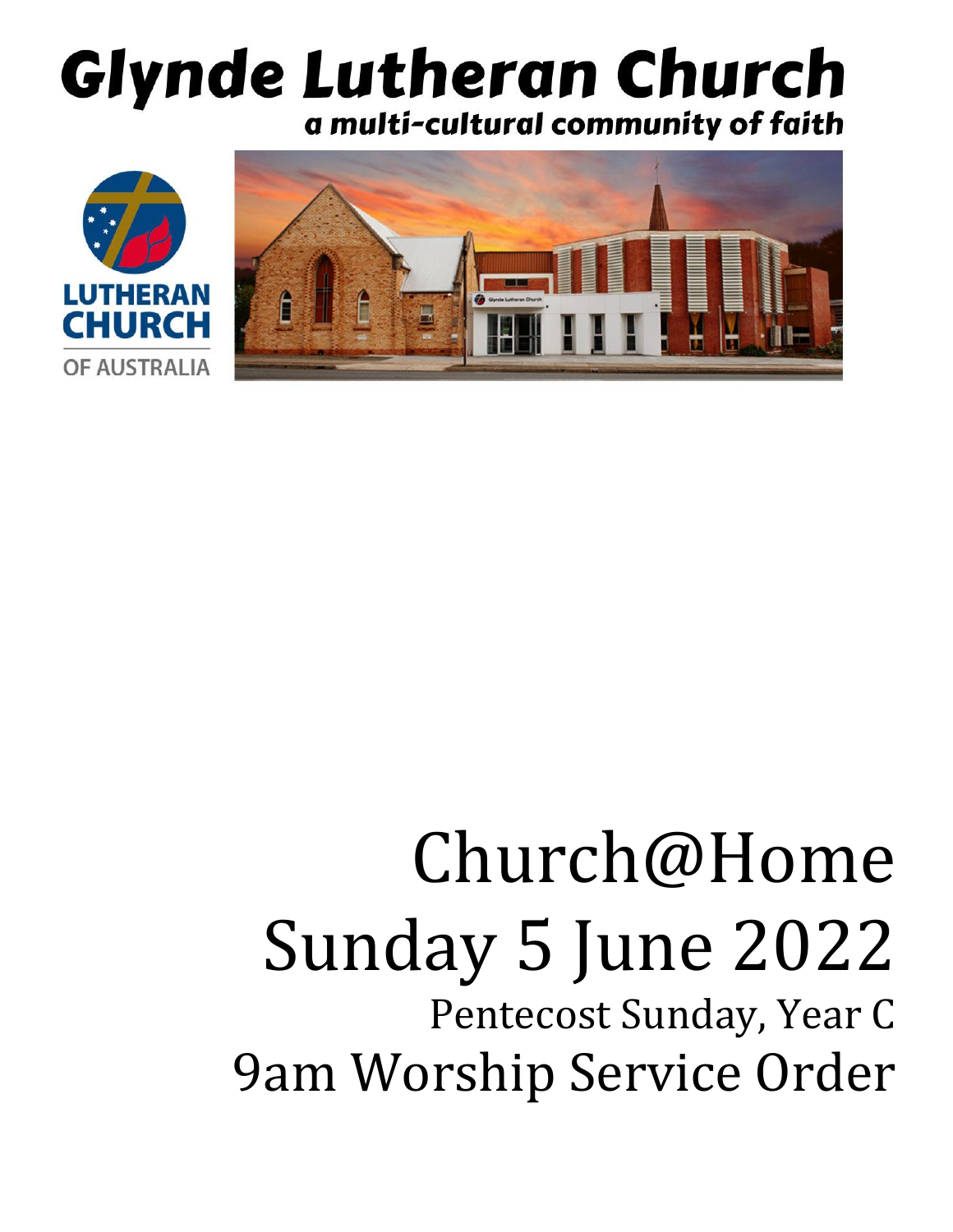Prelude: Spirit of the living God [\(https://www.youtube.com/watch?v=2DtJgaGRav4\)](https://www.youtube.com/watch?v=2DtJgaGRav4)

### **SONG: AT99 Pentecost Prayer**

[https://www.youtube.com/watch?v=6dcBXtPI\\_dc](https://www.youtube.com/watch?v=6dcBXtPI_dc)

**When this earth was created, It was God who spoke the word, and it was done; Gave his warmth to the cold earth; All was new and all was young Time had begun.**

*Chorus: Make me warm, when I am cold; Make me young, when I am old; Move me, touch me inside; Let your love burn in me now.*

**If I'm rough, make me gentle; If my words are hard and sharp, soften this heart, If I'm weak, make me stronger, Let me look to you for strength To make a new start.**

**If I'm deaf, break the silence; If I'm blinded by the dark, give me your light. If I'm lame and I stumble, Let me take your hand again, And hold it so tight.**

**If you speak, let me hear you; Help me recognize your voice everywhere. If you pass, let me see you; Help me know the face is yours, Help me to care.**

*Words & Music: Robin Mann Used with permission CCLI39324*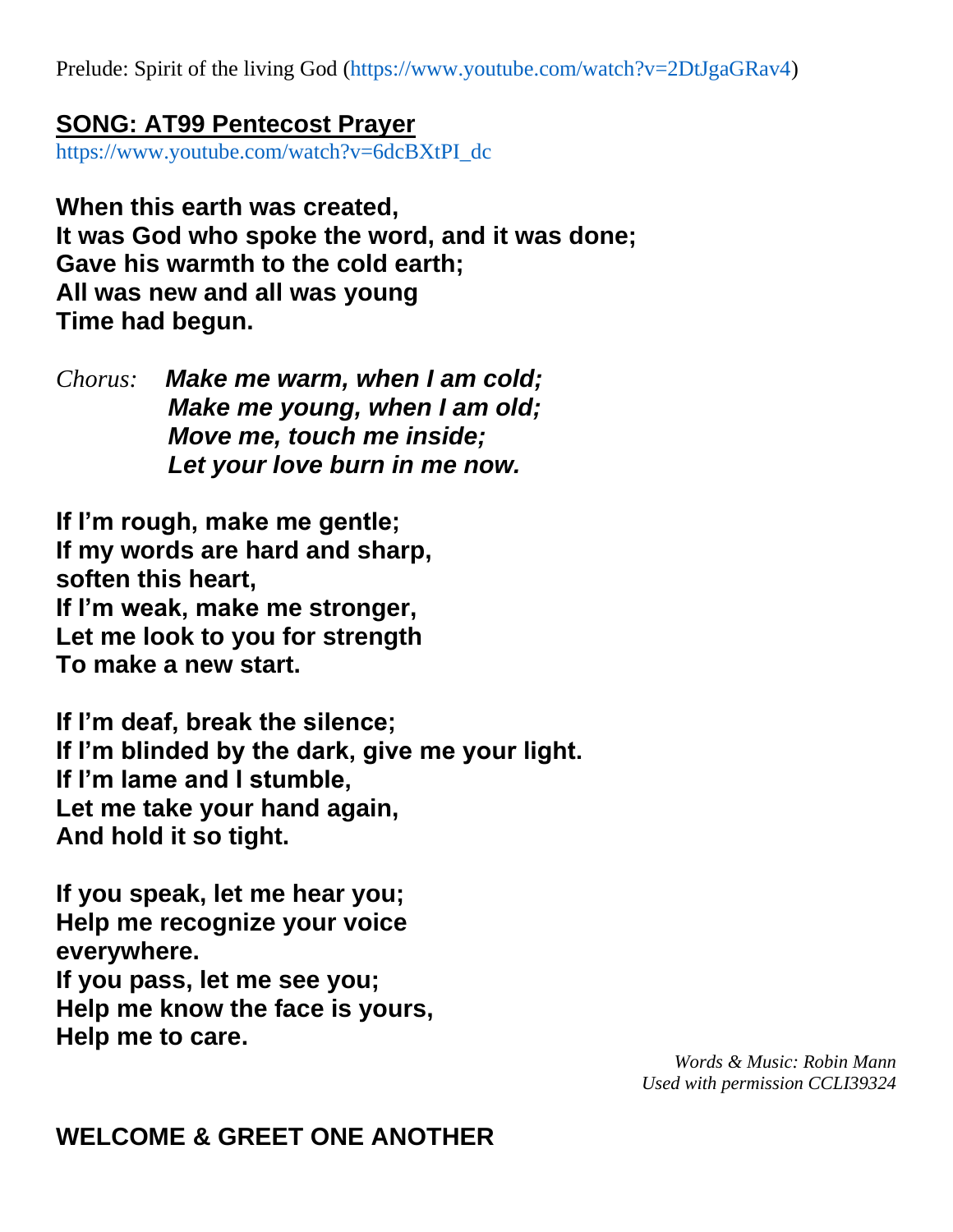### **IN THE NAME**

*In the name of the Father, and of the Son, and of the Holy Spirit.* **Amen**

### **WE CONFESS, GOD FORGIVES**

*Children of God, let's ask our Father to forgive our sins, because Jesus Christ is our Lord, who has died and risen again for us.*

**Lord God, our heavenly Father, we confess to you that we are sinful. And we have sinned against you in many ways – in our thoughts and in our words, in what we have done, and in what we have failed to do. Have mercy and forgive us. Fill us with your Holy Spirit, Lord; help us to obey you, keep us from all evil, and bring us to eternal life. We ask this through your son, Jesus Christ our Lord. Amen** 

*God has had mercy on us. He loves us, and has given his son to die for us. So, by the authority of our Lord Jesus Christ, I forgive you all your sins in the name of the Father, and of the Son, and of the Holy Spirit. Peace be with you!*

### **Amen**

### **PRAYER OF THE DAY**

**Almighty and merciful God, you sent your Holy Spirit at Pentecost, making the disciples bold to preach the good news. Send us out with the power of the same Spirit to spread the fire of your love. We ask this through your Son, Jesus Christ our Lord, who lives and reigns with you and the Holy Spirit, one God, now and forever. Amen.**

**THEME OF THE DAY:** Acts 2:1 – 4, 38

"Birthdays are special … "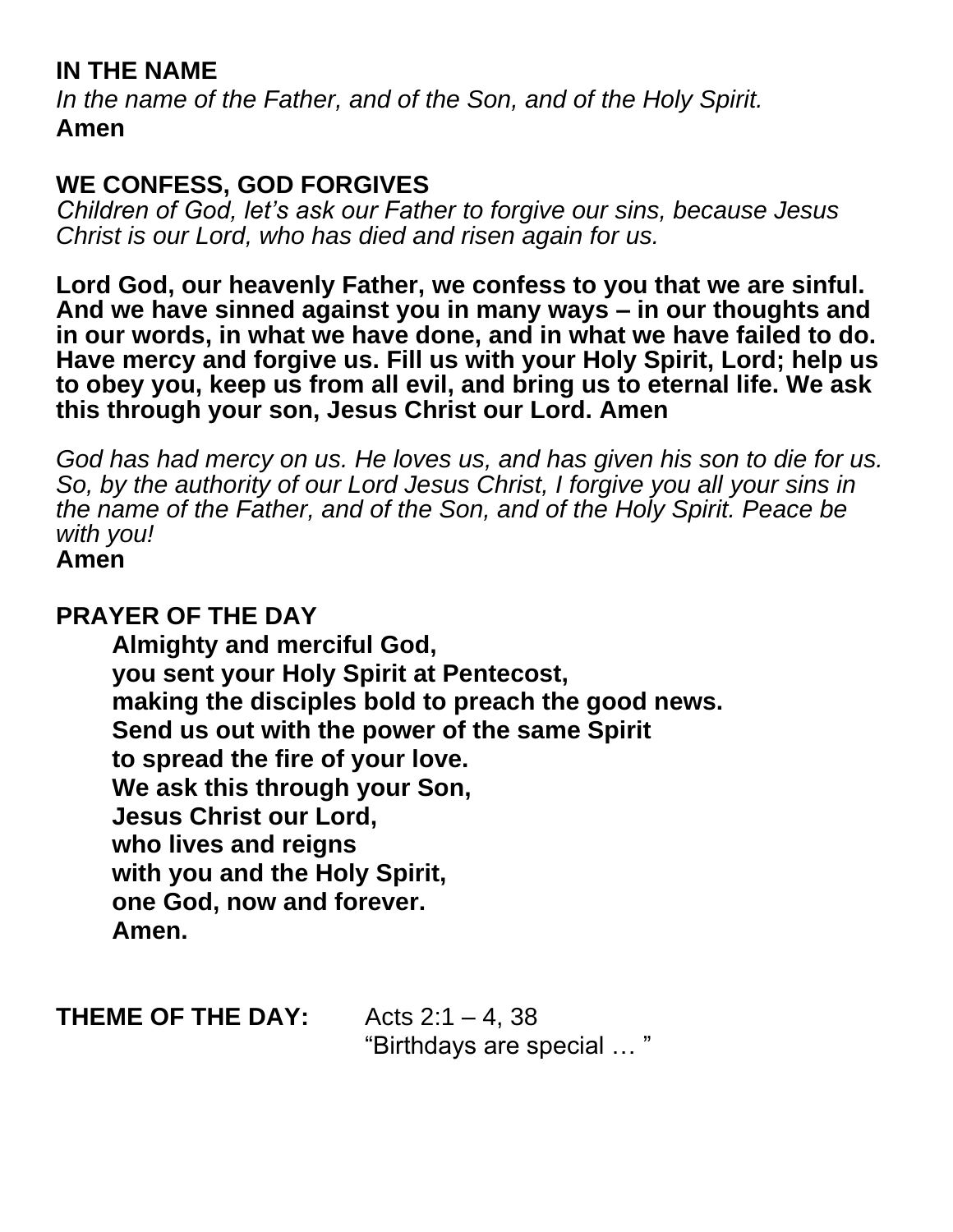### **WE LISTEN – BIBLE READINGS**

[Genesis 11:1 –](https://www.biblegateway.com/passage/?search=Genesis%2011%3A1-9&version=GNT) 9 Acts  $2:1 - 4, 14, 38$ 

### **RESPONSE**

*This is the word of the Lord* **Thanks be to God**

### **WE LISTEN – GOSPEL READING** [John 14:8 –](https://www.biblegateway.com/passage/?search=John+14%3A8+%E2%80%93+17&version=GNT) 17

*This is the gospel of the Lord* **Praise be to you, O Christ**

### **CHILDREN'S MESSAGE** Practise being Godly

- What sports are you good at? *Basketball, soccer, football, running, cricket*
- Do you have to practise to be good at the sports you play? *Yes*

How often do you practise during the week? *Maybe on Tuesday and Thursday nights. That's what I had to do when I played football*

- Who's your favourite sport's person? Wouldn't it be great to have the spirit of that person in you, so that you could play as well as they play? *You bet! It would be great!*
- You know, that's exactly what happened to Jesus' followers at Pentecost, about 10 days after Jesus went up to heaven. The Spirit of Jesus, the Holy Spirit, came down to live in Jesus' friends, so that they could love and care for one another just like Jesus did.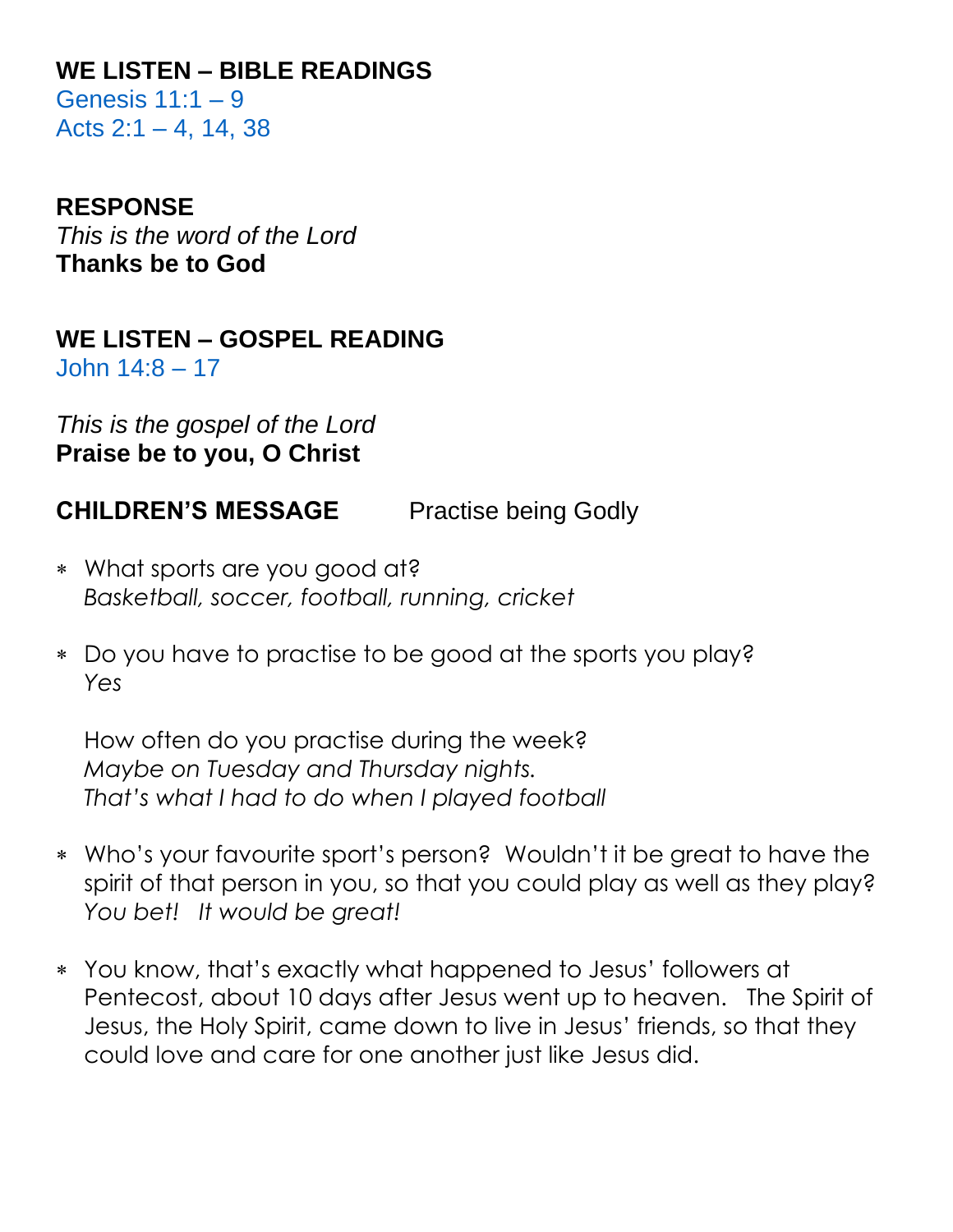Listen to what happened to Jesus' friends shortly after Jesus ascended into heaven. This story is in The Beginner's Bible and it's called: "The Holy Spirit comes". It is found online at: <https://youtu.be/0IZDXkLy154>

Do you think that you have that same spirit that was in Jesus, the Holy Spirit? Well, you do! When you were baptised as a baby or as toddler, the *Spirit of Jesus, the Holy Spirit, came to live in you. And he helps you love and care for one another just like Jesus did.*

 Of course, you have to practise being "Godly", *to practise being like Jesus,* just as you have to practise for basketball or soccer or whatever. Colin reminds of this in a song of his called "Practise being Godly".

**CHILDREN'S SONG** "Practise being Godly" Colin Buchanan <https://youtu.be/lPaDrmxMAuw?t=21>

LYRICS:

**Have you seen those fit and healthy guys Always doing their exercise? Well, it's better to work for a heavenly prize So practise being godly**

**Never give up, make it your aim If you've been forgiven in Jesus name Practise being godly He paid the price for all our sin His Holy Spirit dwells within So centre all you do on him Practise being godly You can lift big weights, you can swim or run Train every day to be number one But it's better to train for the life to come Practise being godly**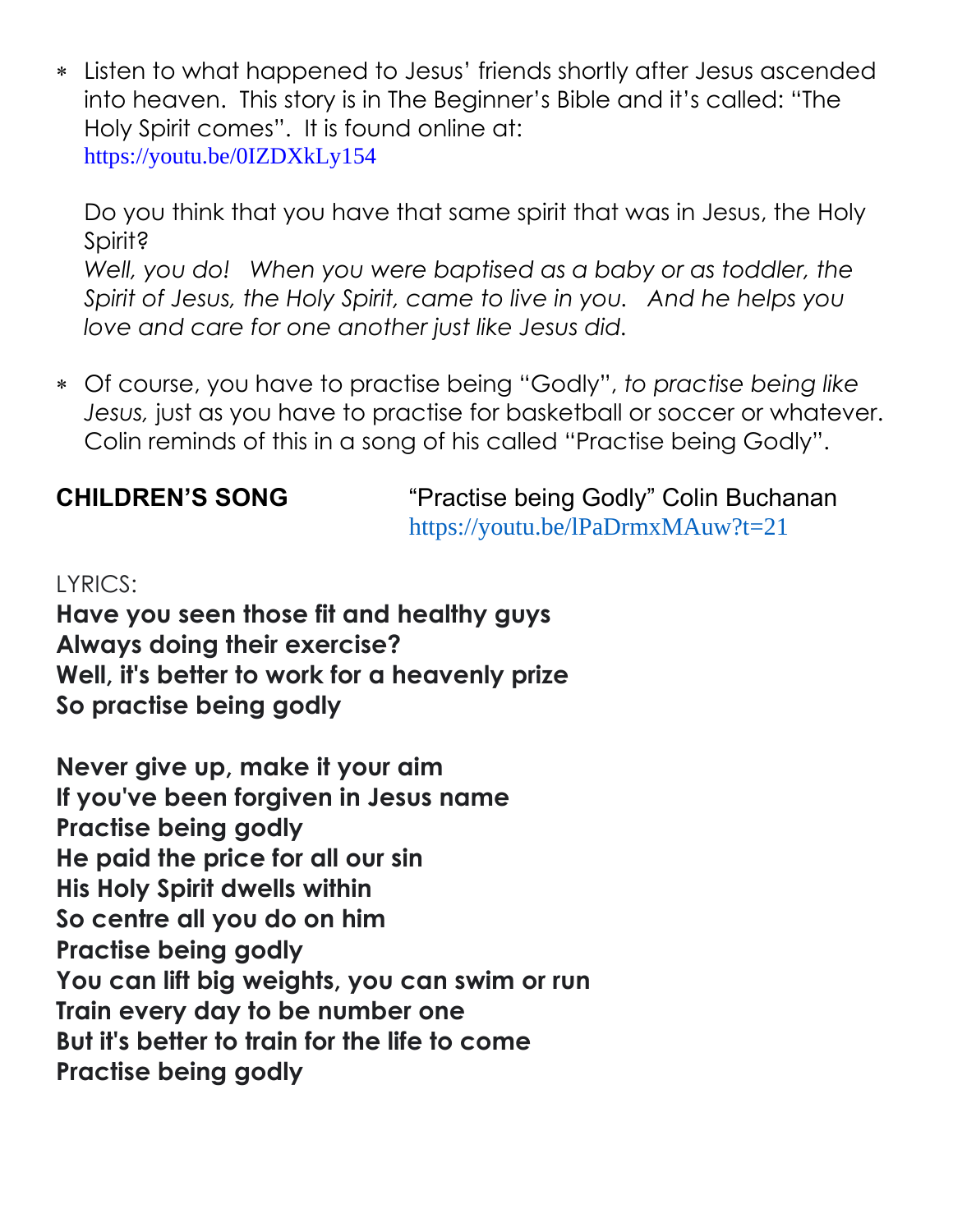**Never give up, make it your aim If you've been forgiven in Jesus name Practise being godly He paid the price for all our sin His Holy Spirit dwells within So centre all you do on him Practise being godly**

**Walk with the Lord wherever you go Whatever you're doing, he will know Say "yes, God!", to sin say "No!" Practise being godly**

**Never give up, make it your aim If you've been forgiven in Jesus name Practise being godly He paid the price for all our sin His Holy Spirit dwells within So centre all you do on him Practise being godly**

**You gotta practise being godly Practise being godly**

**WE BELIEVE** *Let's stand and confess our faith together in the words of the Apostles' Creed.*

**I believe in God, the Father almighty, maker of heaven and earth. And in Jesus Christ, his only Son, our Lord, who was conceived by the Holy Spirit, born of the Virgin Mary, suffered under Pontius Pilate, was crucified, dead, and buried. He descended into hell. The third day he rose again from the dead.**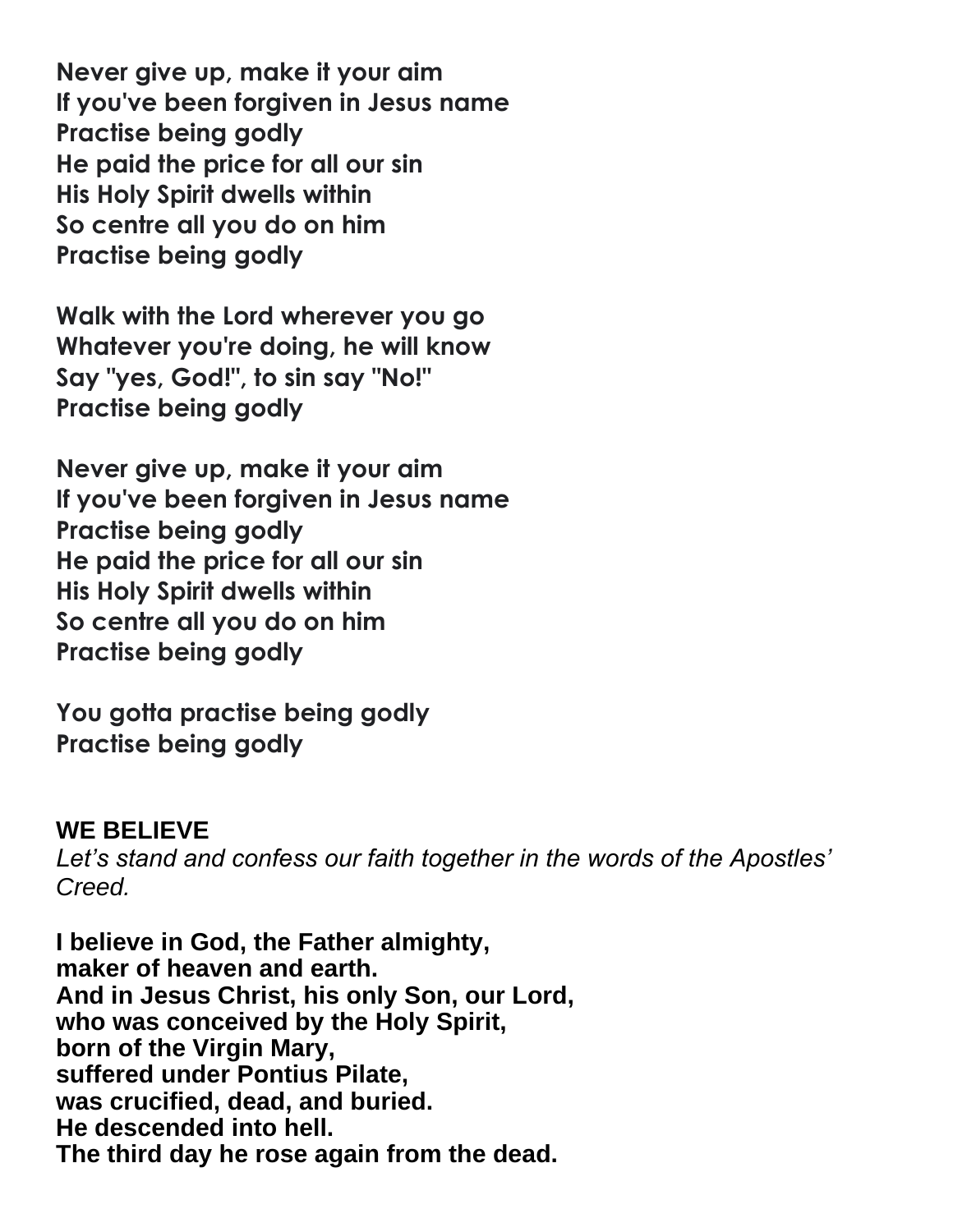**He ascended into heaven, and sits at the right hand of God, the Father almighty, from thence he will come to judge the living and the dead. I believe in the Holy Spirit, the holy Christian church, the communion of saints, the forgiveness of sins, the resurrection of the body, and the life everlasting. Amen**

**TODAYS MESSAGE** Acts 2:1-4, 38

"Birthdays are special … "

Click [HERE](https://youtu.be/_9hQaQKEP_4) to listen to the message on YouTube

### **SONG: LHS776 SPIRIT OF GOD, UNSEEN AS THE WIND**

<https://www.youtube.com/watch?v=ozWAspk5Zcg>

*Spirit of God, unseen as the wind, gentle as is the dove: Teach us the truth and help us believe, show us the Saviour's love.*

**You spoke to men long, long ago, gave us the written Word; we read it still, needing its truth, through it God's voice is heard.**

**Without your help we fail our Lord, we cannot live his way; we need your power, we need your strength, following Christ each day.**

> *Words: M V Old Music: Traditional*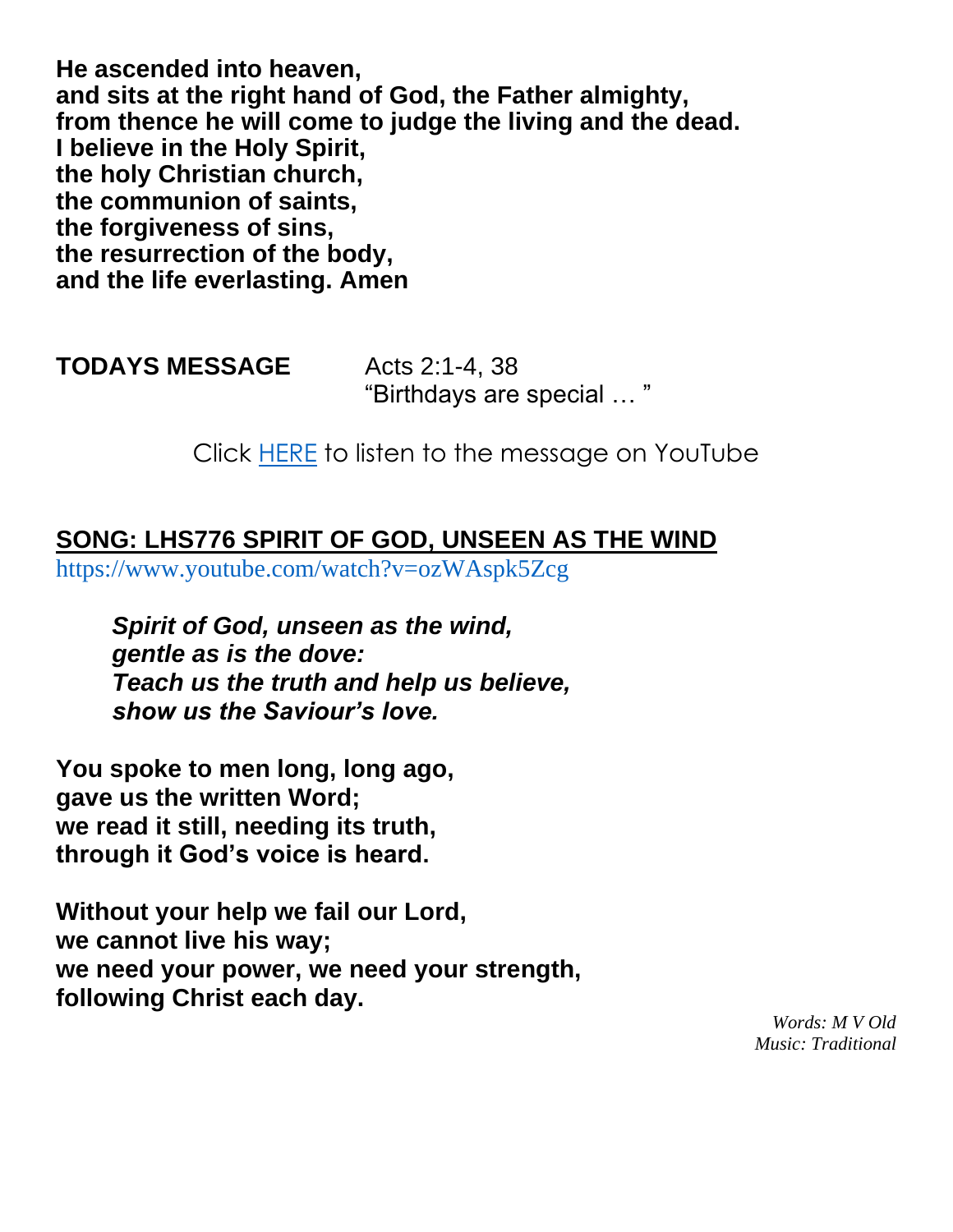### **WE GIVE – The Offering**

### **OFFERING PRAYER**

*Let us pray:* **Holy God, may the Spirit you give us make us more and more like your Son, loving and self-giving. Amen.**

### **PRAYERS FOR THE WORLD**

*Call to prayer*

Let us pray for the outpouring of the Holy Spirit on the church.

*Response*

Lord, in your mercy, **hear our prayer.**

*Suggested intercessions*

- We thank you, holy Father, that, as you had promised, you gave your Holy Spirit to all your people at Pentecost. Pour out your lifegiving Spirit on your holy church throughout the world and equip its members with the gifts of your Spirit.
- \* You brought light out of darkness and order out of chaos by your Spirit in the creation of the world. Let your Spirit move over our unruly world and heal its broken people.
- \* You sent out your Spirit on the disciples like the rush of a mighty wind and distributed tongues of fire on their heads. Burn out all that is evil in us; consecrate all your people for holy service, and empower them to work with you for the salvation of the world.
- \* You inspired the disciples with your Spirit to praise your marvellous deeds in many different languages. Unloose the tongues of all your people, so that they may joyfully confess you as their Lord and boldly proclaim their common faith to all the world.
- \* Your Spirit touched the hearts of those who heard the gospel from Peter. Sharpen the consciences of those who hear your word and convince them of its truth, so that they may turn from their sins and receive the gift of forgiveness.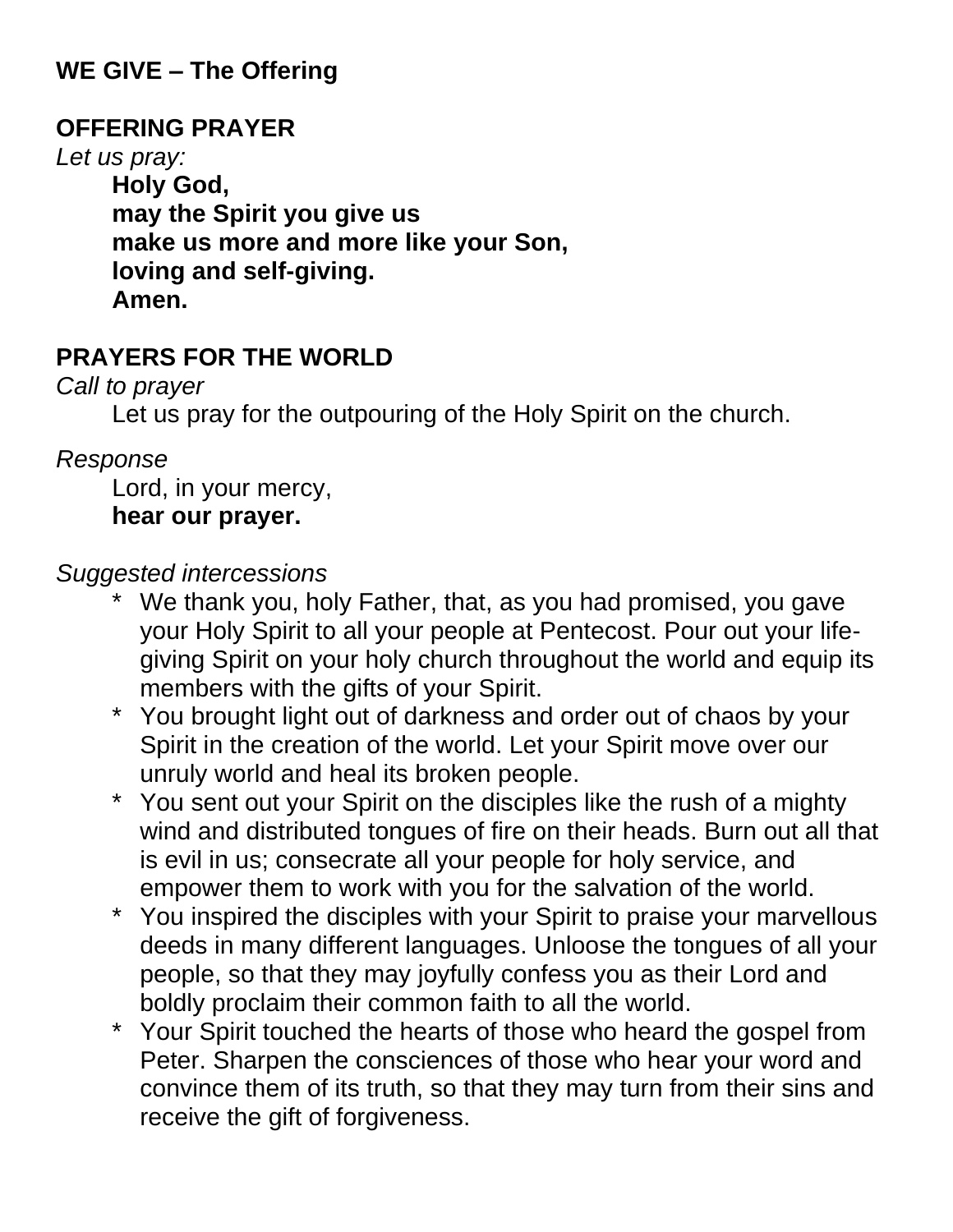\* You gave the Holy Spirit to all those who were baptised on the day of Pentecost. Let your Spirit renew the faith of all those who have been baptised, so that they may devote themselves in public worship to the teaching of the apostles, the giving of gifts to you, the breaking of bread in the Lord's supper, and the prayer of the church for the world.

### *Concluding prayer*

You united people from many different nations and cultures by your Holy Spirit. Bring together those who have been divided by misunderstanding, hatred, and mistrust, and join us with them and all the angels as we adore you forever; through Jesus Christ our Lord, who lives and reign with you and the Holy Spirit, one God, now and forever.

**Amen.**

### **THE LORD'S PRAYER**

**Our Father in heaven, hallowed be your name, your kingdom come, your will be done, on earth as in heaven. Give us today our daily bread. Forgive us our sins as we forgive those who sin against us. Lead us not into temptation, but deliver us from evil. For the kingdom, the power, and the glory are yours now and forever.**

### **Amen.**

### **BLESSING**

*The Lord bless you and watch over you. The Lord make his face shine on you and be gracious to you. The Lord look upon you with favour and give you peace.*

**Amen**